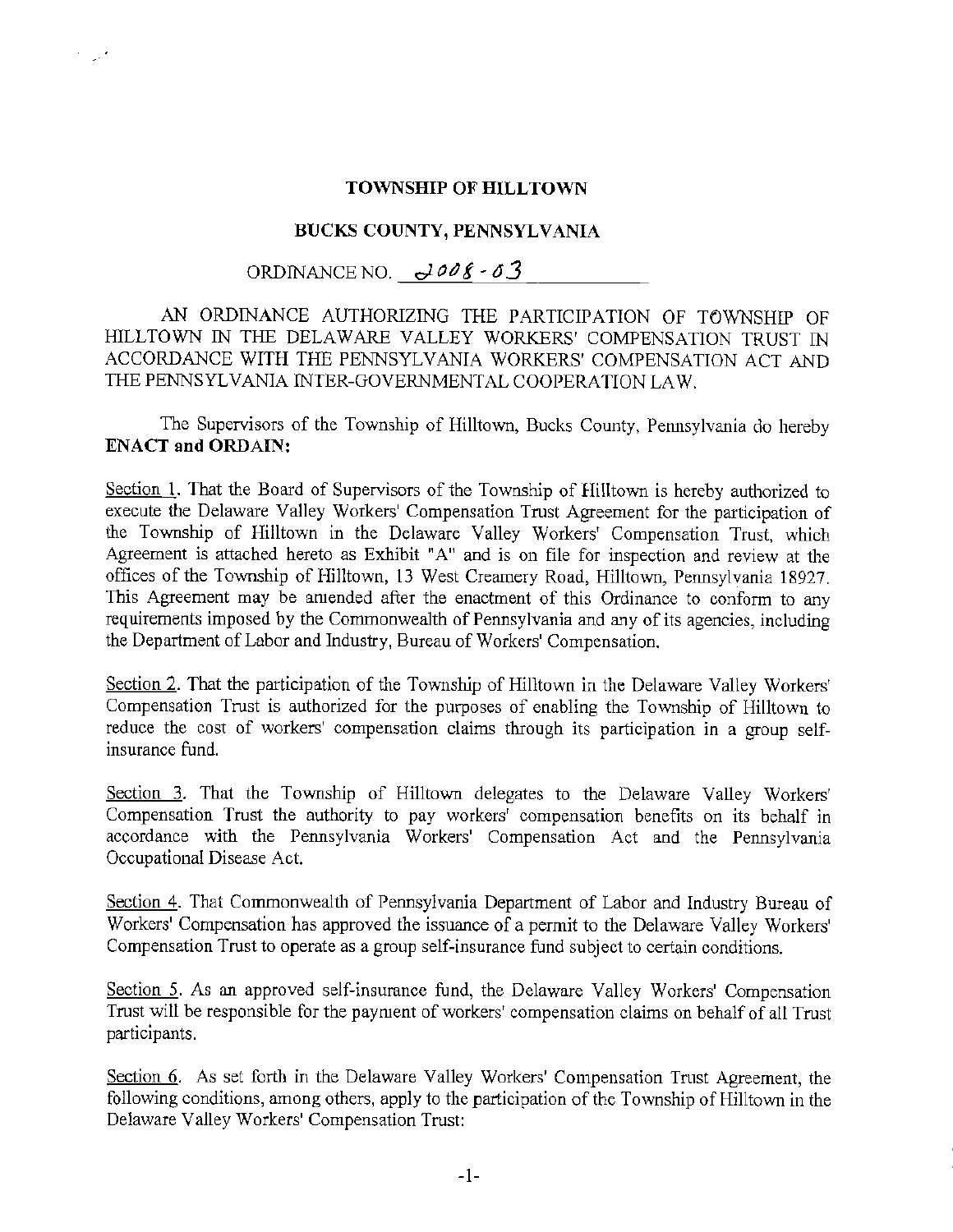- a) That the Trust shall consist of at least five homogeneous municipal participants organized as local government agencies under Pennsylvania law;
- b) That each participant satisfies all eligibility and admission requirements for membership in the Trust.
- c) That each participant pledges and agrees to appropriate funds to pay all its annual contributions and assessments which are required for the creation of a Fund maintained at a level sufficient to pay all workers' compensation claims and related expense incurred by the Trust participants;
- d) That each participant agrees to jointly and severally assume and discharge the workers' compensation liabilities of each and every other participant in accordance with the Delaware Valley Workers' Compensation Trust Agreement when required to do so by the Department of Labor and Industry Bureau of Workers' Compensation;
- e) That each participant will institute any and all safety regulations, loss prevention measures or risk management procedures as may be required for the purpose of minimizing or eliminating work place risks to its employees;
- f) That each participant cooperate folly with the Trust's service and fiscal agents, attorneys, claims adjusters and any agents or employees of the Trust with respect to the investigation, defense and settlement of claims;
- g) That each participant designate a person to be responsible for all contacts with the Trust;
- h) That each participant provide any information to the Administrator or Board of Trustees as may be required to effect the purposes and objectives of the Trust; and
- i) That each participant comply with all applicable statutes and regulations governing the payment of workers' compensation claims, including, but not limited to, the Pennsylvania Workers' Compensation Act and any regulations promulgated thereunder.

Section 7. That the Township of Hilltown agrees to participate in the Delaware Valley Workers' Compensation Trust for a minimum period of two (2) years, subject to the terms and conditions of the Delaware Valley Workers' Compensation Trust Agreement. After the expiration of that minimum two-year period, each participant may withdraw under the following conditions, subject to the right of arbitration as provided in the Delaware Valley Workers' Compensation Trust Agreement:

> a) An opinion is rendered by the Trust certified actuary that withdrawal will not result in the number of participants falling below the minimum required to assure the fiscal and actuarial soundness of the Trust itself;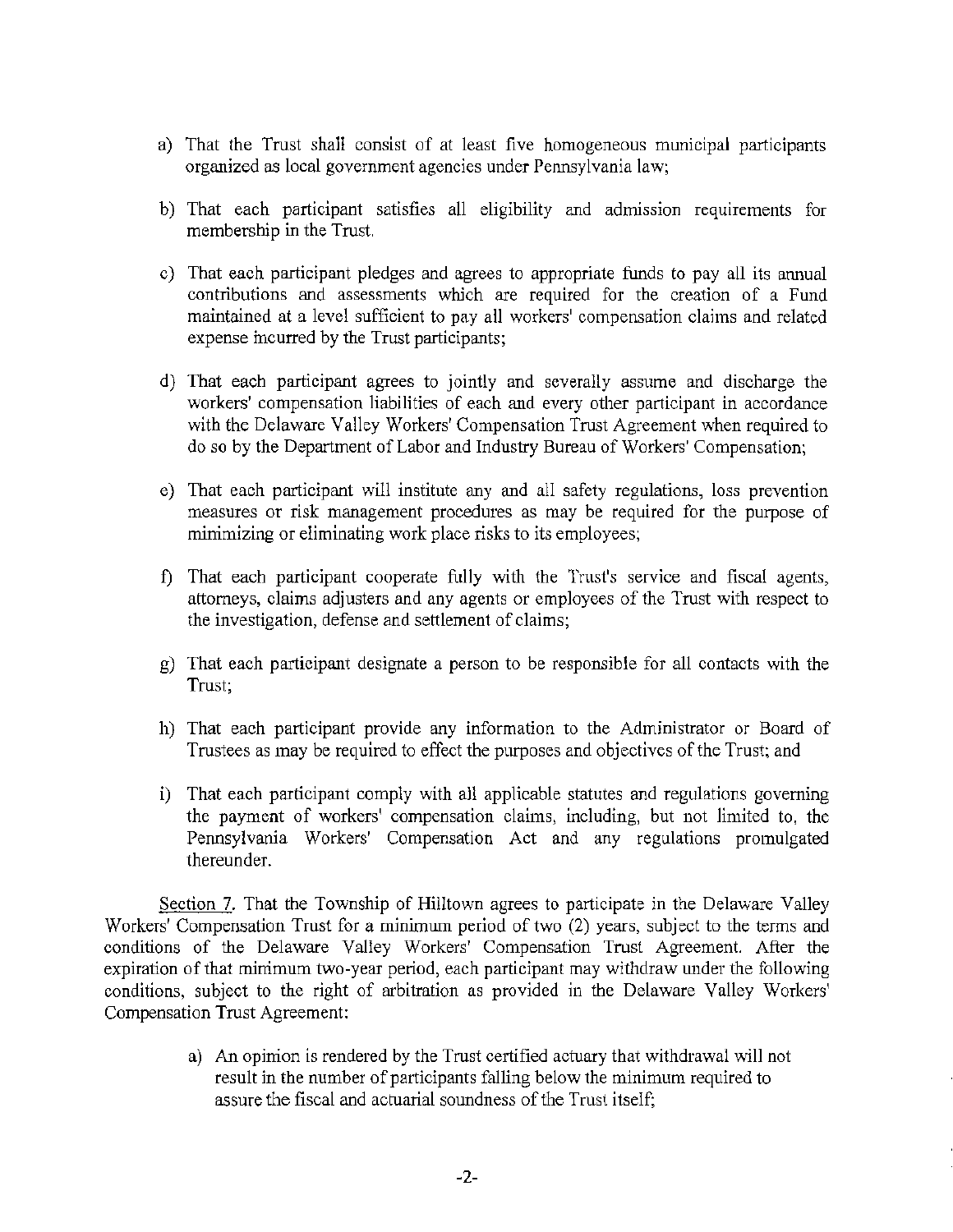- b) That the withdrawing participant is not then in default of its obligation to pay premiums. contributions or assessments;
- c) That the withdrawing participant shall pay the full amount of a termination contribution or any additional assessments as determined by the Board of Trustees in accordance with the Trust Agreement and By~Laws;
- d) That the Board of Trustees shall have received a certification from the Trust actuary that the withdrawal of the participant will not impair the actuarial soundness of the Trust and, if any municipal debt has been incurred by the participants to finance any portion of the Trust reserves, an opinion is obtained from bond counsel that such withdrawal will not adversely affect the tax-exempt status of any interest paid and any debt incurred by the participants, or any legal entity created for the purpose of incurring such debt. As used herein, the term "debt" includes any municipal bonds, certificate, letters of credit or other instruments of municipal indebtedness.

Section 8. The organizational structure of the Trust shall consist of a Board of Trustees, an Administrator, a claims administrator/loss control consultant and various service agents appointed by the Board of Trustees in accordance with the Delaware Valley Workers' Compensation Trust Agreement and any By-Laws adopted pursuant thereto.

Section 9. As set forth in the Delaware Valley Workers' Compensation Trust Agreement, the funds required for the creation and operation of the Trust shall be provided by the participating municipalities through annual appropriations.

Section 10. The Delaware Valley Workers' Compensation Trust is empowered to enter into contracts for policies of group insurance and employee benefits, including social security, for any of its employees.

Section 11. That the participation of the Township of Hilltown in the Delaware Valley Workers' Compensation Trust will be effective by January 1, 2007 or thereafter, as approved by the Trust Board.

Section 12. All contributions and assessments paid by the Township of Hilltown shall be made with ftmds appropriated by the Township of Hilltown for that purpose.

Section 13. As a condition of participating in the Delaware Valley Workers' Compensation Trust, the Township of Hilltown agrees to:

- a) Pay all annual contributions and assessments as may be required by the Board of Trustees;
- b) Appoint a representative to sit on the Board of Trustees and designate a contact person for the purpose of communicating with the Trust or its representatives;